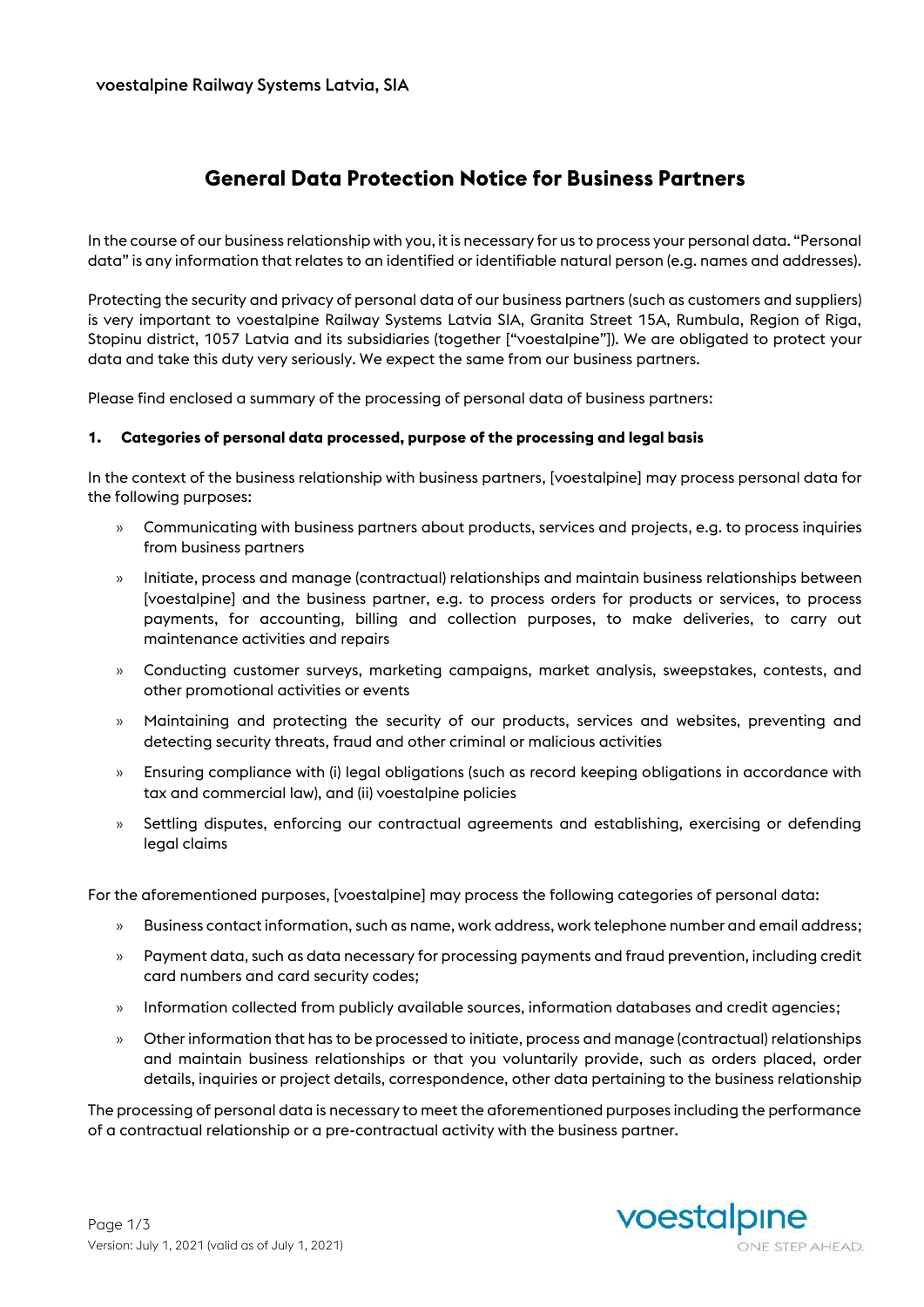Unless indicated otherwise, the legal basis for the processing of personal data is Article 6 (1) (a) (if consent has been given) or Article 6 (1) (b) or (f) of the General Data Protection Regulation (GDPR).

- » processing is necessary for the performance of a contract to which the data subject is party or for precontractual measures;
- » processing is necessary for the purposes of the legitimate interests pursued by the controller or by a third party;

If aforementioned personal data is not provided or is insufficient or if [voestalpine] cannot collect the respective personal data the purposes described may not be met or the received inquiry/inquiries could not be processed. Note that this would not be considered failure to fulfill our obligations under a contract.

### **2. Transfer and disclosure of personal data**

If legally permitted to do so, [voestalpine] may transfer personal data to other voestalpine Group companies [\(www.voestalpine.com/locations\)](http://www.voestalpine.com/locations) or courts, authorities, attorneys, or other business partners (for example shipping and logistics partners for executing and processing orders).

Furthermore [voestalpine] engages processors (service providers) to process personal data (within the scope of an IT support contract, for example). These processors are contractually bound to act in compliance with applicable data protection regulations.

Recipients of personal data may be located in countries outside of the European Union ("third countries"), in which applicable laws do not offer the same level of data protection as the laws of the respective individual's home country. In this case, according to the legal requirements personal data is only transferred if the European Commission has adopted an adequacy decision for the third country, if adequate safeguards have been agreed (e.g[. EU Standard Contractual Clauses](https://ec.europa.eu/info/law/law-topic/data-protection/data-transfers-outside-eu/model-contracts-transfer-personal-data-third-countries_en) were concluded), the recipient participates in an approved certification system, binding corporate rules are implemented in accordance with Art. 47 of the General Data Protection Regulation or there is a derogation for specific situations in accordance with Art. 49 of the General Data Protection Regulation (e.g. because you explicitly consented to the proposed transfer, after having been informed of the possible risks of such transfers for the data subject due to the absence of an adequacy decision and appropriate safeguards). Further information and a copy of the implemented measures can be obtained from the contact listed under 6.

### **3. Retention periods**

Unless explicitly indicated otherwise at the time of the collection of your personal data (e.g. in a declaration of consent), your personal data will be erased if the retention of the personal data is no longer necessary to fulfill the purposes for which they were collected and if no statutory retention obligations (such as tax or commercial law) or establishment, exercise or defense of legal claims require us to further retain the data.